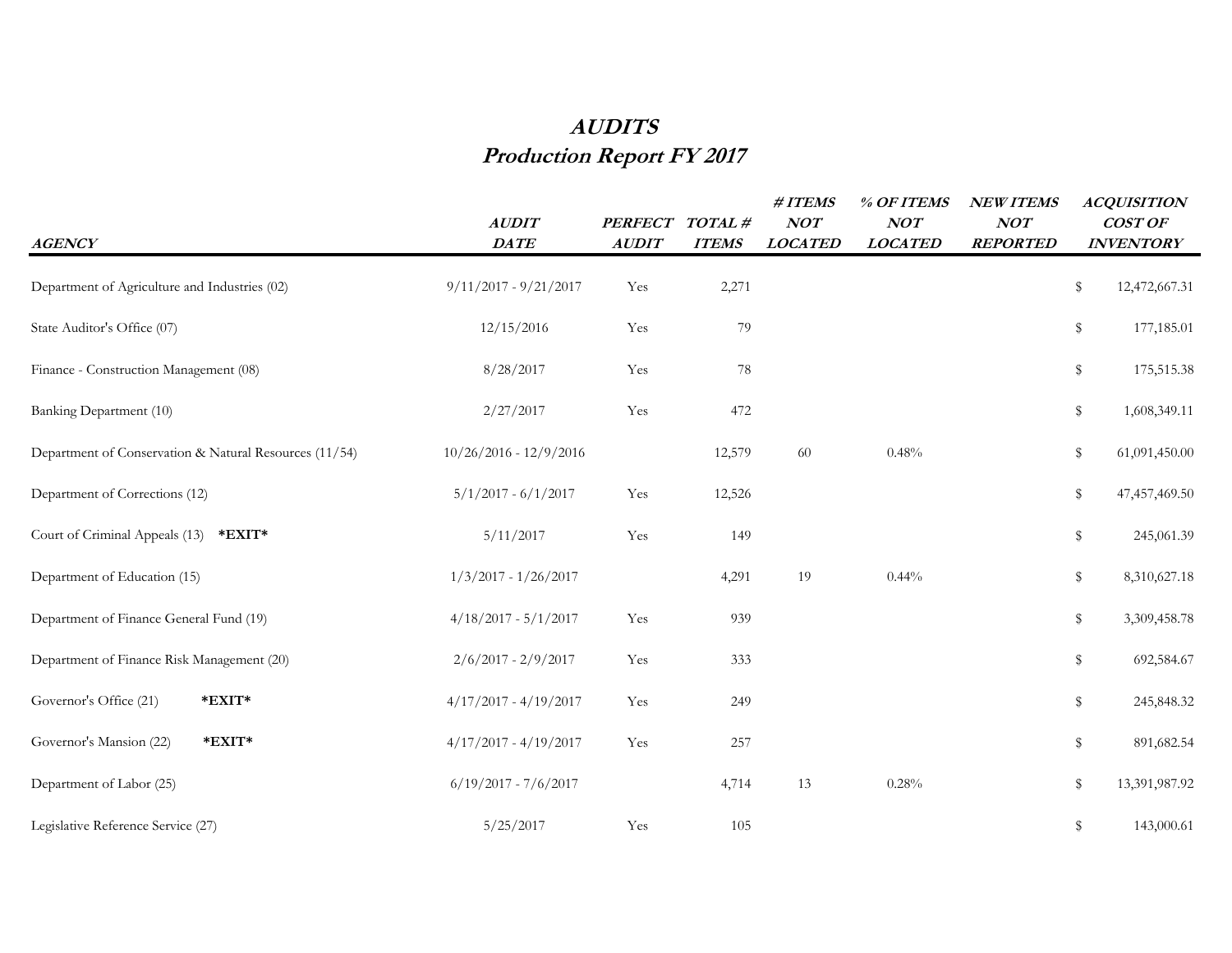|                                                    | <b>AUDIT</b>              | <b>PERFECT</b>       | TOTAL#       | #ITEMS<br>NOT  | % OF ITEMS<br>NOT | <b>NEW ITEMS</b><br>NOT |             | <b>ACQUISITION</b><br><b>COST OF</b> |
|----------------------------------------------------|---------------------------|----------------------|--------------|----------------|-------------------|-------------------------|-------------|--------------------------------------|
| <b>AGENCY</b>                                      | DATE                      | <b>AUDIT</b>         | <b>ITEMS</b> | <b>LOCATED</b> | <b>LOCATED</b>    | <b>REPORTED</b>         |             | <b>INVENTORY</b>                     |
| State Licensing Board for General Contractors (28) | 1/25/2017                 | Yes                  | 61           |                |                   |                         | \$          | 336,083.85                           |
| Indian Affairs Commission (30)                     | 2/9/2017                  | Yes                  | 17           |                |                   |                         | \$          | 17,703.77                            |
| Board of Pardons and Paroles (31)                  | $7/10/2017 - 8/3/2017$    |                      | 2,692        | 20             | 0.74%             |                         | \$          | 9,700,162.44                         |
| State Personnel Department (32)                    | 12/14/2016                | Yes                  | 639          |                |                   |                         | \$          | 1,691,091.23                         |
| Alabama Historic Ironworks Commission (33)         | 1/31/2017                 |                      | 178          | 15             | 8.43%             |                         | \$          | 629,239.07                           |
| Public Service Commission (36)                     | $3/1/2017 - 3/2/2017$     | Yes                  | 456          |                |                   |                         | \$          | 1,009,139.00                         |
| Alabama Real Estate Commission (38)                | 2/23/2017                 | Yes                  | 481          |                |                   |                         | \$          | 878,997.16                           |
| Department of Tourism (39)                         | $6/6/2017 - 6/8/2017$     |                      | 194          | $\mathfrak{Z}$ | $1.55\%$          |                         | \$          | 417,942.31                           |
| Department of Revenue (40)                         | $9/19/2016 - 10/6/2016$   |                      | 3,563        | 1              | $0.03\%$          |                         | \$          | 7,105,888.38                         |
| State Senate (41)                                  | $7/31/2017 - 8/1/2017$    | Yes                  | 997          |                |                   |                         | \$          | 1,939,109.97                         |
| Secretary of State's Office (43)                   | 2/21/2017                 | $\operatorname{Yes}$ | 193          |                |                   |                         | \$          | 583,325.34                           |
| State Treasurer's Office (44)                      | 2/21/2017                 | Yes                  | 117          |                |                   |                         | $\mathbb S$ | 181,263.29                           |
| State Port Authority (47)                          | $10/17/2016 - 10/27/2016$ | Yes                  | 2,254        |                |                   |                         | \$          | 30,419,116.58                        |
| Alabama Agricultural Center (48)                   | 7/24/2017                 | Yes                  | 56           |                |                   |                         | \$          | 454,893.13                           |
| Alabama Securities Commission (49)                 | 2/1/2017                  | Yes                  | 285          |                |                   |                         | \$          | 896,374.98                           |
| Court of Civil Appeals (51)                        | 9/11/2017                 | Yes                  | 195          |                |                   |                         | \$          | 286,509.81                           |
| State Board of Chiropractic Examiners (52)         | 12/28/2016                | Yes                  | 17           |                |                   |                         | \$          | 16,476.19                            |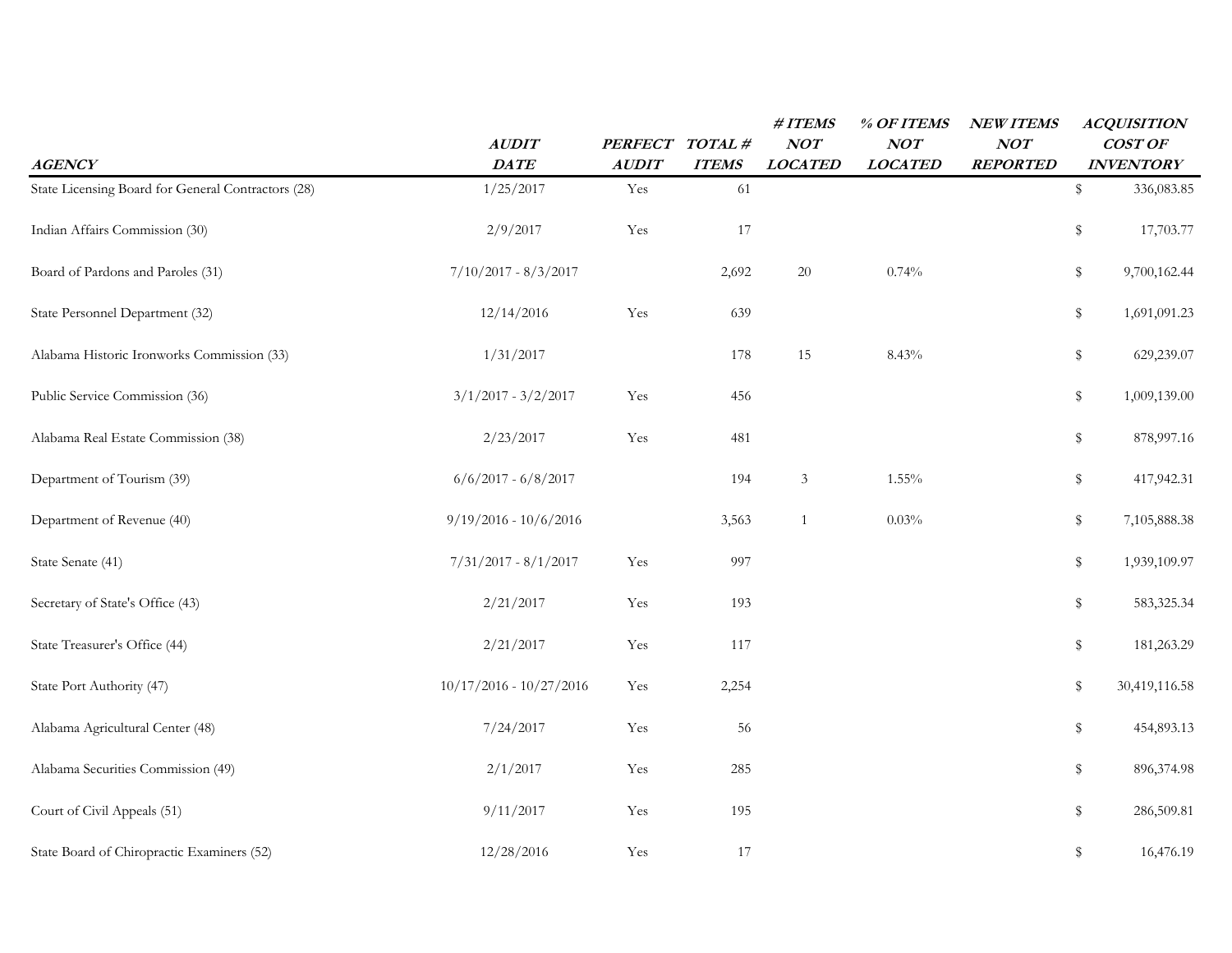| <b>AGENCY</b>                                    | <b>AUDIT</b><br>$\mathbf{DA}\mathbf{T}E$ | <b>PERFECT</b><br><b>AUDIT</b> | TOTAL#<br><b>ITEMS</b> | #ITEMS<br>NOT<br><b>LOCATED</b> | % OF ITEMS<br>NOT<br><b>LOCATED</b> | <b>NEW ITEMS</b><br>NOT<br><b>REPORTED</b> |             | <b>ACQUISITION</b><br>COST OF<br><b>INVENTORY</b> |
|--------------------------------------------------|------------------------------------------|--------------------------------|------------------------|---------------------------------|-------------------------------------|--------------------------------------------|-------------|---------------------------------------------------|
| Board of Nursing (55)                            | 12/19/2016                               | Yes                            | 637                    |                                 |                                     |                                            | \$          | 1,261,584.90                                      |
| Board for Registration of Architects (56)        | 2/2/2017                                 | Yes                            | 39                     |                                 |                                     |                                            | \$          | 58,451.62                                         |
| Department of Insurance (58)                     | $1/30/2017 - 1/31/2017$                  |                                | 661                    | $\mathbf{1}$                    | 0.15%                               |                                            | \$          | 2,300,466.76                                      |
| Board of Pharmacy (60)                           | 4/17/2017                                | Yes                            | 224                    |                                 |                                     |                                            | \$          | 673,039.91                                        |
| Department of Forensic Sciences (61)             | $10/11/2016 - 10/25/2016$                |                                | 4,315                  | 3                               | $0.07\%$                            |                                            | \$          | 20,596,900.09                                     |
| Alabama Law Institute (62)                       | 9/18/2017                                | Yes                            | 54                     |                                 |                                     |                                            | \$          | 55,651.72                                         |
| State Board of Veterinary Medical Examiners (63) | 12/29/2016                               | Yes                            | 13                     |                                 |                                     |                                            | \$          | 80,375.10                                         |
| Polygraph Examiners Board (65)                   | 2/15/2017                                | Yes                            | $\mathbf{1}$           |                                 |                                     |                                            | \$          | 876.00                                            |
| Soil and Water Conservation Committee (67)       | 4/27/2017                                | Yes                            | 64                     |                                 |                                     |                                            | \$          | 155,835.96                                        |
| Department of Commerce (69)                      | 12/21/2016                               | Yes                            | 330                    |                                 |                                     |                                            | $\mathbb S$ | 964,983.07                                        |
| Department of Finance Building Authority (70)    | $2/6/2017 - 2/9/2017$                    | Yes                            | 177                    |                                 |                                     |                                            | \$          | 659,031.59                                        |
| Board of Cosmetology (71)                        | 12/12/2016                               | Yes                            | 53                     |                                 |                                     |                                            | \$          | 98,558.41                                         |
| Board of Registration for Foresters (72)         | 9/6/2017                                 | Yes                            | $\overline{4}$         |                                 |                                     |                                            | \$          | 2,708.66                                          |
| Department of Finance Capitol Maintenance (76)   | $2/6/2017 - 2/9/2017$                    | Yes                            | 29                     |                                 |                                     |                                            | \$          | 78,676.79                                         |
| Council on the Arts (77)                         | 9/19/2017                                | Yes                            | 137                    |                                 |                                     |                                            | \$          | 311,138.10                                        |
| State Employees' Insurance Board (80)            | $2/6/2017 - 2/7/2017$                    | Yes                            | 370                    |                                 |                                     |                                            | \$          | 1,765,906.51                                      |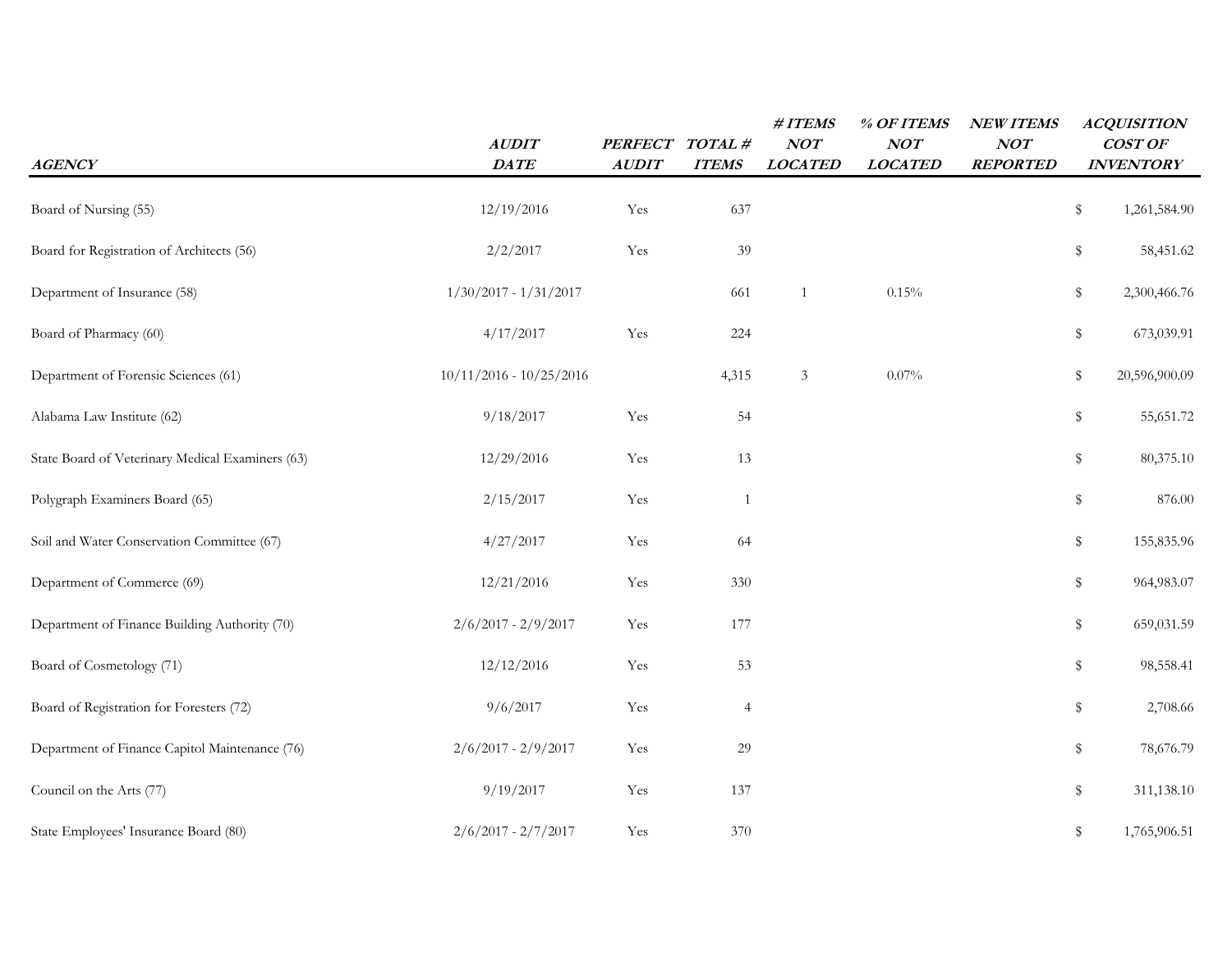|                                                        | <b>AUDIT</b>              | <b>PERFECT</b> | TOTAL#       | #ITEMS<br>NOT  | % OF ITEMS<br>NOT | <b>NEW ITEMS</b><br>NOT | <b>ACQUISITION</b><br><b>COST OF</b> |            |
|--------------------------------------------------------|---------------------------|----------------|--------------|----------------|-------------------|-------------------------|--------------------------------------|------------|
| <b>AGENCY</b>                                          | DATE                      | <b>AUDIT</b>   | <b>ITEMS</b> | <b>LOCATED</b> | <b>LOCATED</b>    | <b>REPORTED</b>         | <b>INVENTORY</b>                     |            |
| Ethics Commission (82)                                 | 8/2/2017                  | Yes            | 102          |                |                   |                         | \$                                   | 336,106.45 |
| Department of Youth Services (83)                      | $6/12/2017 - 6/22/2017$   |                | 1,754        | $\mathbf{2}$   | $0.11\%$          |                         | \$<br>4,471,660.69                   |            |
| Board of Heating & Air Conditioning Contractors (86)   | 2/23/2017                 | Yes            | 150          |                |                   |                         | $\mathbb S$                          | 486,505.45 |
| Historical Commission (88)                             | $9/19/2016 - 10/6/2016$   |                | 1,755        | $\overline{c}$ | $0.11\%$          |                         | \$<br>3,702,757.12                   |            |
| Department of Child Abuse & Neglect Prevention (90)    | 2/23/2017                 | Yes            | 96           |                |                   |                         | \$                                   | 144,945.73 |
| Credit Union Administration (91)                       | 2/16/2017                 | Yes            | $20\,$       |                |                   |                         | \$                                   | 33,579.23  |
| International Motor Sports Hall of Fame (93)           | 1/30/2017                 | Yes            | 64           |                |                   |                         | \$<br>2,001,392.51                   |            |
| Alabama Community College System (94)                  | 6/13/2017                 | Yes            | 457          |                |                   |                         | \$<br>1,077,445.37                   |            |
| Board of Medical Examiners (96)                        | $9/18/2017 - 9/27/2017$   | Yes            | 483          |                |                   |                         | \$<br>1,129,151.00                   |            |
| Board of Examiners in Counseling (97)                  | 8/2/2017                  | Yes            | 16           |                |                   |                         | \$                                   | 25,000.80  |
| Peace Officers Annuity Fund (98)                       | 2/13/2017                 | Yes            | 15           |                |                   |                         | \$                                   | 53,017.84  |
| Alabama Agriculture Museum Board (AA)                  | 6/22/2017                 | Yes            | $\mathbf{1}$ |                |                   |                         | \$                                   | 1,750.00   |
| Peace Officers Standard & Training Commission (AB)     | 12/29/2016                | Yes            | 164          |                |                   |                         | \$                                   | 381,980.79 |
| Administrative Office of Courts (AC)                   | $3/6/2017 - 4/27/2017$    |                | 10,058       | 154            | 1.53%             |                         | 13,023,152.28<br>\$                  |            |
| Alabama School of Fine Arts (AF)                       | $12/13/2016 - 12/14/2016$ |                | 466          | $\sqrt{5}$     | $1.07\%$          |                         | \$                                   | 711,806.18 |
| Board of Examiners of Nursing Home Administrators (AG) | 2/8/2017                  | Yes            | 5            |                |                   |                         | \$                                   | 7,675.85   |
| Board of Examiners of Landscape Architects (AK)        | 7/27/2017                 |                | $\mathbf{1}$ | 1              | $100.00\%$        |                         | \$                                   | 857.59     |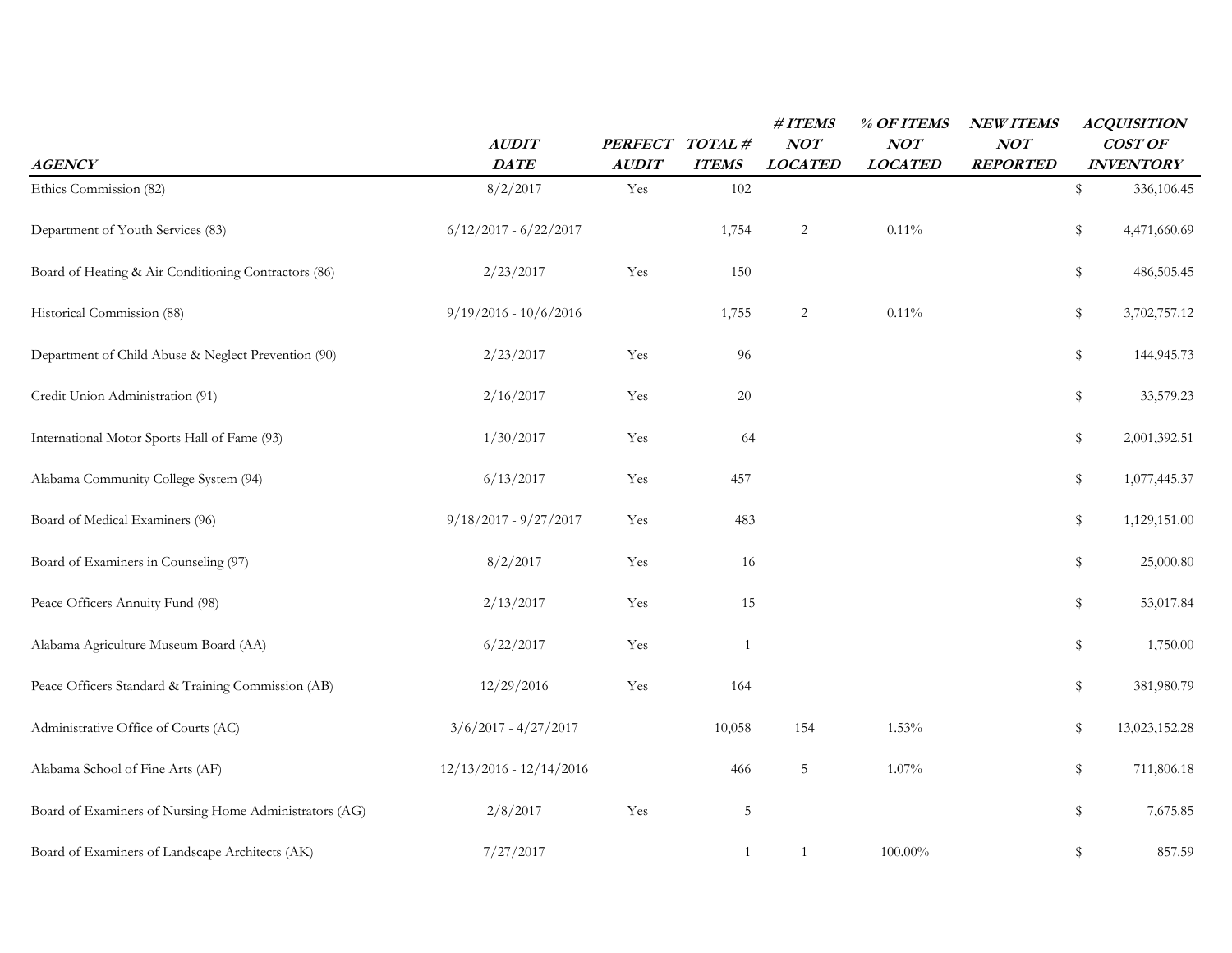| <b>AGENCY</b>                                               | <b>AUDIT</b><br>DATE   | <b>PERFECT</b><br><b>AUDIT</b> | TOTAL#<br><b>ITEMS</b> | $\# ITEMS$<br>NOT<br><b>LOCATED</b> | % OF ITEMS<br>NOT<br><b>LOCATED</b> | <b>NEW ITEMS</b><br>NOT<br><b>REPORTED</b> | <b>ACQUISITION</b><br>COST OF<br><b>INVENTORY</b> |
|-------------------------------------------------------------|------------------------|--------------------------------|------------------------|-------------------------------------|-------------------------------------|--------------------------------------------|---------------------------------------------------|
| Board of Dental Examiners (AN)                              | 4/17/2017              | Yes                            | 48                     |                                     |                                     |                                            | \$<br>101,498.47                                  |
| Office of Proscecution Services (AP)                        | $7/10/2017 - 8/3/2017$ |                                | 520                    | -1                                  | 0.19%                               |                                            | \$<br>1,564,114.88                                |
| Board of Funeral Service (AQ)                               | 2/2/2017               | Yes                            | 23                     |                                     |                                     |                                            | \$<br>21,455.87                                   |
| Legislative Fiscal Office (AR)                              | 1/12/2017              | Yes                            | 67                     |                                     |                                     |                                            | \$<br>97,542.81                                   |
| Alabama Fire College & Personnel Standards Comm. (AU)       | 2/9/2017               | Yes                            | 103                    |                                     |                                     |                                            | \$<br>590,394.77                                  |
| State Board of Public Accountancy (AX)                      | 12/28/2016             | Yes                            | 78                     |                                     |                                     |                                            | \$<br>95,200.57                                   |
| Board of Physical Therapy (AY)                              | 2/8/2017               | Yes                            | 27                     |                                     |                                     |                                            | \$<br>26,477.38                                   |
| Surface Mining Commission (AZ)                              | 2/28/2017              | Yes                            | 116                    |                                     |                                     |                                            | \$<br>652,392.49                                  |
| USS Alabama Battleship Memorial Park (BA)                   | $3/1/2017 - 3/2/2017$  | Yes                            | 141                    |                                     |                                     |                                            | \$<br>392,102.51                                  |
| Board of Examiners in Psychology (BB)                       | 1/9/2017               | Yes                            | 29                     |                                     |                                     |                                            | \$<br>32,136.70                                   |
| Bd. of Exam for Speech -Language Pathology & Audiology (BC) | 12/20/2016             | Yes                            | 16                     |                                     |                                     |                                            | \$<br>16,870.54                                   |
| Lieutenant Governor's Office (BD)                           | 1/31/2017              | Yes                            | 34                     |                                     |                                     |                                            | \$<br>45,042.44                                   |
| Board of Optometry (BE)                                     | 8/2/2017               | Yes                            | 5                      |                                     |                                     |                                            | \$<br>9,813.61                                    |
| State Board of Occupational Therapy (BH)                    | 2/13/2017              | Yes                            | 7                      |                                     |                                     |                                            | \$<br>9,026.45                                    |
| Office of Voter Registration (BL)                           | $3/6/2017 - 4/27/2017$ | Yes                            | 33                     |                                     |                                     |                                            | \$<br>21,350.13                                   |
| Supreme Court and State Law Library (BM)                    | 2/15/2017              | Yes                            | 146                    |                                     |                                     |                                            | \$<br>338,232.26                                  |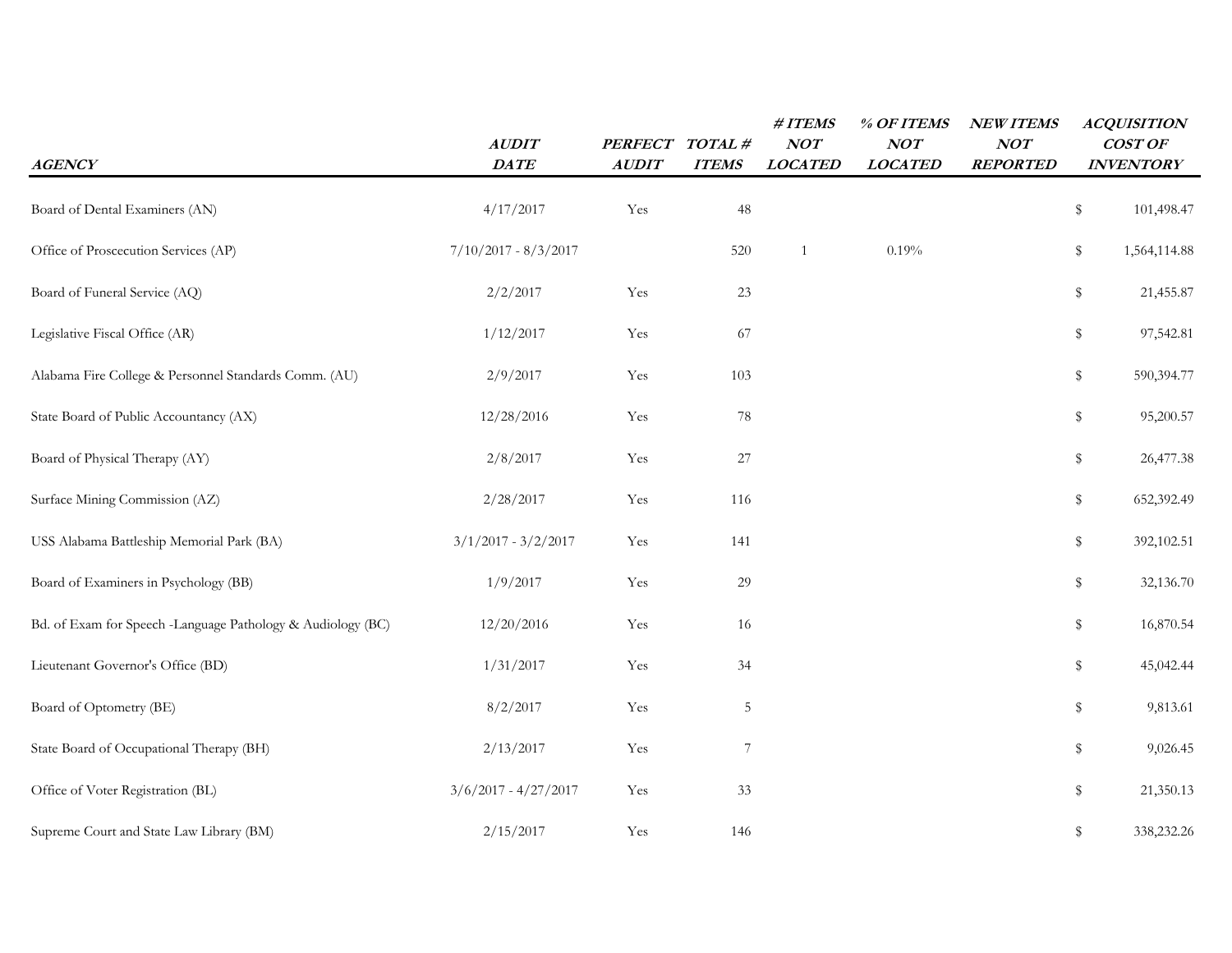| <b>AGENCY</b>                                                    | <b>AUDIT</b><br>$\mathbf{DA}\mathbf{T}E$ | <b>PERFECT</b><br><b>AUDIT</b> | TOTAL#<br><b>ITEMS</b> | #ITEMS<br>NOT<br><b>LOCATED</b> | % OF ITEMS<br>NOT<br><b>LOCATED</b> | <b>NEW ITEMS</b><br>NOT<br><b>REPORTED</b> | <b>ACQUISITION</b><br>COST OF<br><b>INVENTORY</b> |
|------------------------------------------------------------------|------------------------------------------|--------------------------------|------------------------|---------------------------------|-------------------------------------|--------------------------------------------|---------------------------------------------------|
| Serve AL - Gov's Office of Faith-Based & Volunteer Service* (BN) | 8/16/2017                                | Yes                            | 34                     |                                 |                                     |                                            | \$<br>53,303.32                                   |
| Choctawhatchee, Pea & Yellow Rivers                              |                                          |                                |                        |                                 |                                     |                                            |                                                   |
| Watershed Management Authority (BO)                              | 12/20/2016                               | Yes                            | 13                     |                                 |                                     |                                            | \$<br>685,958.03                                  |
| Governor's Office on Disability (BR)                             | 12/20/2016                               | Yes                            | 13                     |                                 |                                     |                                            | \$<br>17,819.48                                   |
| Onsite Wastewater Board (BS)                                     | 4/4/2017                                 |                                | 15                     | $\mathbf{1}$                    | $6.67\%$                            |                                            | \$<br>80,130.81                                   |
| Department of Early Childhood Education (BT)                     | 8/23/2017                                | Yes                            | 618                    |                                 |                                     |                                            | \$<br>2,001,772.74                                |
| Board for Registered Interior Designers (BU)                     | 4/17/2017                                | Yes                            | 6                      |                                 |                                     |                                            | \$<br>9,434.29                                    |
| Clerk of the House (CH)                                          | 9/12/2017                                | Yes                            | 112                    |                                 |                                     |                                            | \$<br>174,430.45                                  |
| Department of Finance Central Mail and Supply (CM)               | $2/6/2017 - 2/9/2017$                    | Yes                            | 74                     |                                 |                                     |                                            | \$<br>3,009,514.84                                |
| Department of Finance Comptroller's Office (CP)                  | $2/6/2017 - 2/9/2017$                    | Yes                            | 147                    |                                 |                                     |                                            | \$<br>148,237.42                                  |
| Agricultural Development Authority (DA)                          | $9/11/2017 - 9/21/2017$                  | Yes                            | 6                      |                                 |                                     |                                            | \$<br>32,888.14                                   |
| State Board of Examiners for Dietetics (DN)                      | 1/11/2017                                | Yes                            | $\overline{2}$         |                                 |                                     |                                            | \$<br>2,020.40                                    |
| Electrical Contractors Board (EB)                                | 7/27/2017                                |                                | 9                      | $\mathbf{1}$                    | 11.11%                              |                                            | \$<br>8,639.26                                    |
| Board of Examiners of Assisted Living Administrators (EL)        | 1/20/2017                                | Yes                            | 2                      |                                 |                                     |                                            | \$<br>1,931.00                                    |
| Alabama 9-1-1 Board (EM)                                         | 6/19/2017                                | Yes                            | 94                     |                                 |                                     |                                            | \$<br>136,540.94                                  |
| Department of Finance Accounting and Controls (FA)               | $2/6/2017 - 2/9/2017$                    | Yes                            | $\bf 88$               |                                 |                                     |                                            | \$<br>108,758.84                                  |
| Department of Finance Legal (FL)                                 | $2/6/2017 - 2/9/2017$                    | Yes                            | 43                     |                                 |                                     |                                            | \$<br>70,756.20                                   |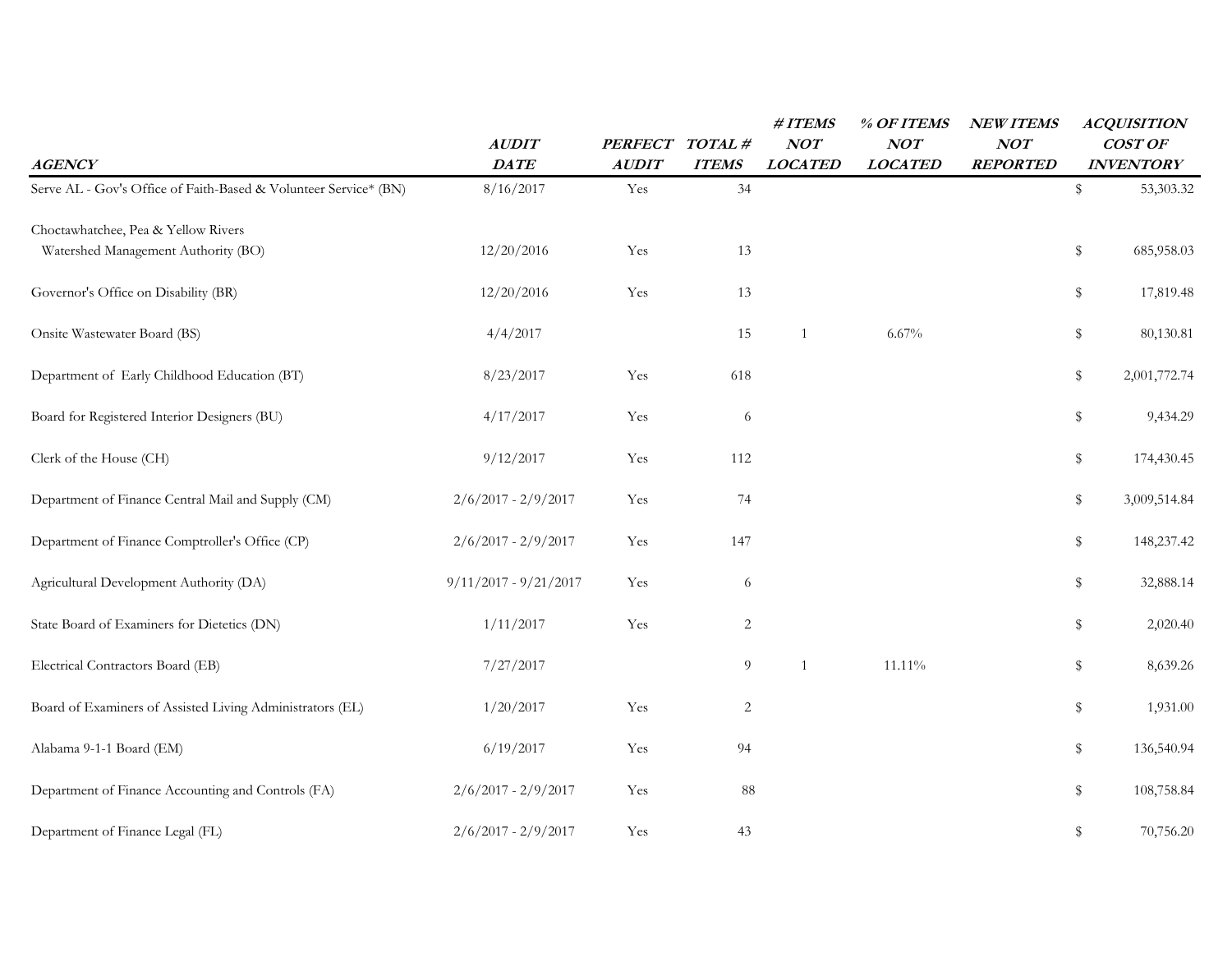|                                                       |                        |                                |                        | #ITEMS<br>NOT  | % OF ITEMS<br>NOT | <b>NEW ITEMS</b><br>NOT | <b>ACQUISITION</b><br>COST OF |
|-------------------------------------------------------|------------------------|--------------------------------|------------------------|----------------|-------------------|-------------------------|-------------------------------|
| <b>AGENCY</b>                                         | <b>AUDIT</b><br>DATE   | <b>PERFECT</b><br><b>AUDIT</b> | TOTAL#<br><b>ITEMS</b> | <b>LOCATED</b> | <b>LOCATED</b>    | <b>REPORTED</b>         | <b>INVENTORY</b>              |
| Governor's Beach House Ft Morgan (FM) *ENTRANCE/EXIT* | 4/25/2017              | Yes                            | 100                    |                |                   |                         | \$<br>105,191.12              |
| Department of Finance Personnel (FP)                  | $2/6/2017 - 2/9/2017$  | Yes                            | 12                     |                |                   |                         | \$<br>8,065.19                |
| Office of Helping America Vote Act (HAVA) (HA)        | $3/6/2017 - 4/27/2017$ |                                | 810                    | $\overline{c}$ | 0.25%             |                         | \$<br>1,268,938.11            |
| Home Builders Licensure Board (HB)                    | 8/3/2017               | Yes                            | 161                    |                |                   |                         | \$<br>528,135.61              |
| Alabama Hearing Instrument Dealers Board (HI)         | 1/10/2017              | Yes                            | $\mathbf{1}$           |                |                   |                         | \$<br>695.00                  |
| Board of Home Medical Equipment (HM)                  | 7/27/2017              | Yes                            | 16                     |                |                   |                         | \$<br>29,391.00               |
| Office of Information Technology (IT)                 | 9/7/2017               | Yes                            | 40                     |                |                   |                         | \$<br>91,285.29               |
| Judicial Building Authority (JB)                      | 6/8/2017               | Yes                            | 449                    |                |                   |                         | \$<br>520,055.05              |
| Legislative Building Authority (LB)                   | 6/29/2017              | Yes                            | 65                     |                |                   |                         | \$<br>79,422.25               |
| Multiple Needs Child Office (MN)                      | 2/4/2017               | Yes                            | 24                     |                |                   |                         | \$<br>20,298.66               |
| Board of Medical Scholarship Awards (MS)              | 2/9/2017               | Yes                            | 11                     |                |                   |                         | \$<br>35,788.36               |
| Speaker of the House (OS)                             | 8/3/2017               | Yes                            | 50                     |                |                   |                         | \$<br>61,210.53               |
| Public School and College Authority (PS)              | 12/12/2016             | Yes                            | 5                      |                |                   |                         | \$<br>5,152.75                |
| Construction Recruitment Institute (RI)               | 9/8/2017               | Yes                            | 20                     |                |                   |                         | \$<br>18,725.57               |
| Department of Rehabilitation Services (RS)            | $8/7/2017 - 8/31/2017$ |                                | 7,493                  | $12\,$         | 0.16%             | $\mathbf{1}$            | \$<br>19,394,894.39           |
| Board of Respiratory Therapy (RT)                     | 8/30/2017              | Yes                            | 6                      |                |                   |                         | \$<br>9,911.36                |
| State Business Systems (SB)                           | 8/28/2017              |                                | 168                    | $\mathbf{1}$   | 0.60%             |                         | \$<br>374,223.20              |